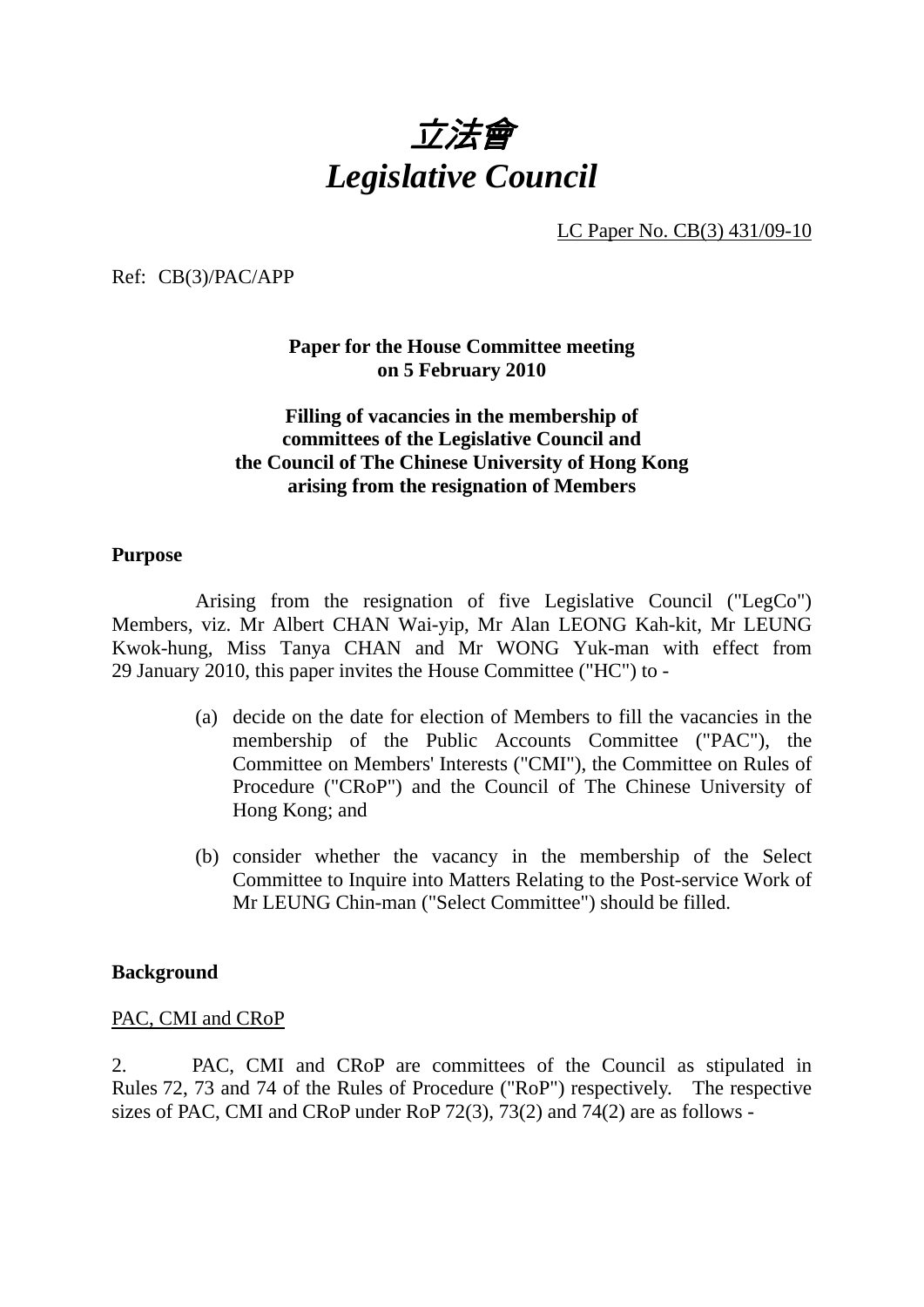|                 | <b>PAC</b> | $\cdot$ 'MI | <b>CRoP</b> |
|-----------------|------------|-------------|-------------|
| Chairman        |            |             |             |
| Deputy Chairman |            |             |             |
| Members         |            |             |             |

3. Under RoP, the members of these committees shall be appointed by the President in accordance with the election procedure determined by HC, and they serve on the committees until the end of a LegCo term. The membership of the three committees is in **Appendix I**. Mr Alan LEONG Kah-kit was one of the members of PAC and CMI, and Mr WONG Yuk-man was one of the members of PAC and CRoP.

4. Following the resignation of Mr Alan LEONG Kah-kit and Mr WONG Yuk-man, there are two vacancies in PAC and one vacancy each in CMI and CRoP. To fulfill the membership requirements of RoP, there is a need to elect Members to fill the vacancies.

### Select Committee

5. RoP 78(2) provides that the President shall decide the size of every select committee and shall appoint the chairman, deputy chairman and members thereof, taking into account the recommendations of HC. At the meeting on 21 November 2008, HC decided that the Select Committee should consist of 12 members including the chairman and deputy chairman, and 12 members were subsequently appointed by the President in accordance with HC's recommendation. The membership of the Select Committee is in **Appendix II**, and Mr LEUNG Kwok-hung was one of its members.

6. The membership size of a select committee is not specified in RoP, and the number of members is not a mandatory requirement for the proper constitution of a select committee. As the composition of the Select Committee was recommended by HC, HC may wish to consider whether the vacancy of membership of the Select Committee should be filled, or whether the original recommendation of 12 members should be revised. To assist HC in its deliberations, the Select Committee will be invited to give a view on the matter at its next meeting having regard to its progress of work.

### The Council of The Chinese University of Hong Kong

7. Under Statue 11 of The Chinese University of Hong Kong Ordinance (Cap. 1109), the University Council shall consist of, amongst others, three persons elected by Members of LegCo from amongst their own number. The term of office is three years. A Member will cease to hold office if he or she ceases to be a LegCo Member during the three-year term.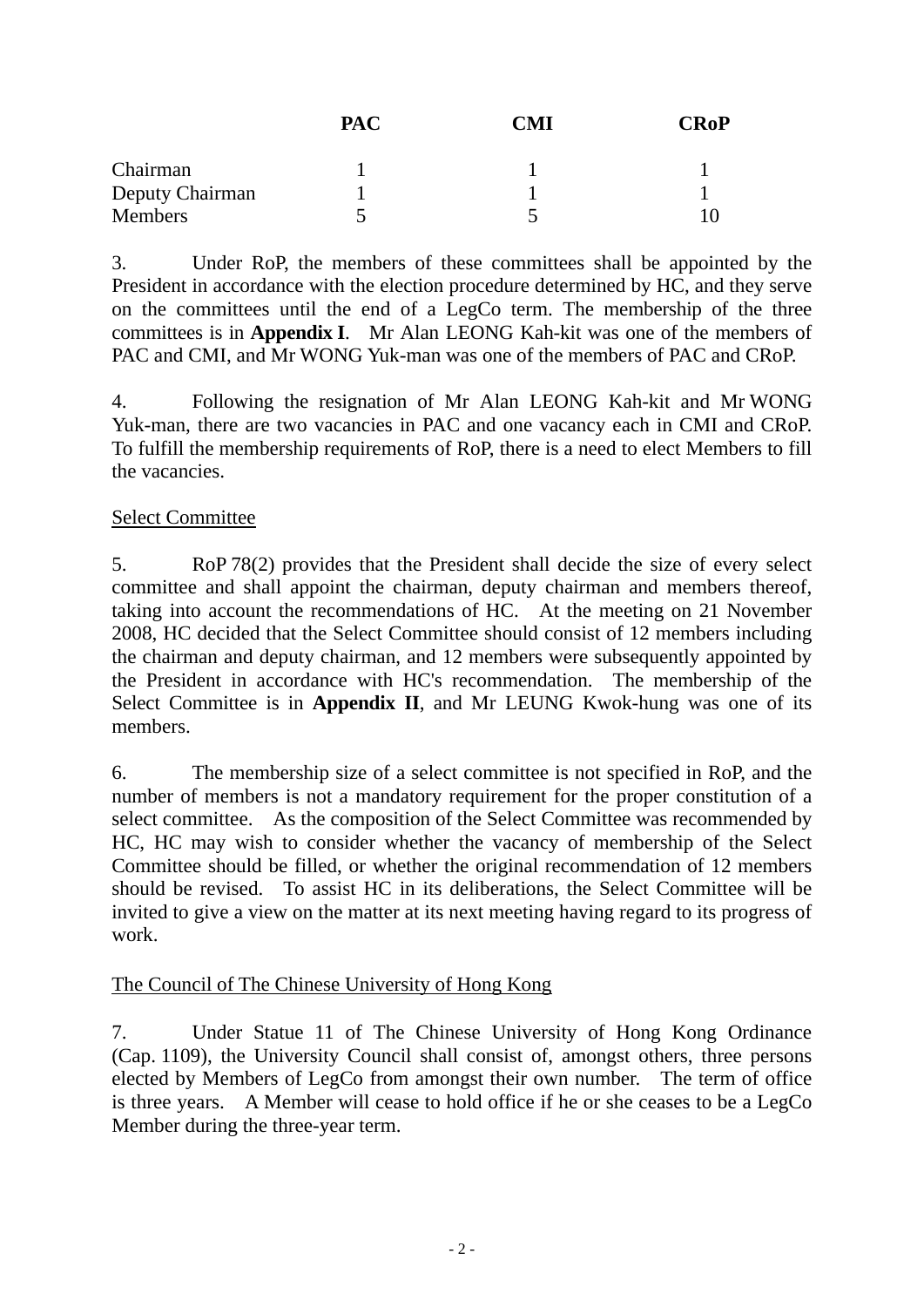8. Mr WONG Yuk-man was one of the three Members elected by HC on 17 October 2008 to serve as a member of the Council of The Chinese University of Hong Kong. The other two Members are Hon Tommy CHEUNG Yu-yan and Hon CHAN Hak-kan. In accordance with the provisions in the Ordinance, there is a need to elect a Member to fill the vacancy.

#### **Nomination and election procedure**

9. In accordance with the nomination and election procedure for PAC, CMI, CRoP and the Council for The Chinese University of Hong Kong agreed by HC on 10 October 2008, a valid nomination shall be made orally by a Member, seconded by at least one other Member, and accepted by the Member being nominated. A Member who nominates a Member who is absent from the meeting when the nomination is made shall state that the absent Member's acceptance of the nomination has been secured. If there are more nominations than the places available for any one committee, an election by a show of hands should be conducted. Members may vote for as many nominees as, but not more than, the number required for appointment, and the nominees who get the highest number of votes will be declared elected. In making the nominations for PAC, CMI and CRoP, Members should have regard for the need to ensure that the membership of these committees is broadly balanced and representative of the membership of the Council.

### **Date of election**

10. It is proposed that the election for filling the vacancies in the membership of PAC, CMI, CRoP and the Council of The Chinese University of Hong Kong be held at the HC meeting on 26 February 2010.

### **Advice sought**

11. Members' views are sought on -

- (a) election of Members to fill the vacancies in the membership of PAC, CMI, CRoP and the Council of The Chinese University of Hong Kong at the HC meeting on 26 February 2010; and
- (b) whether the vacancy in the membership of the Select Committee should be filled, taking into account the views of the Select Committee.

Legislative Council Secretariat 3 February 2010

G:\PAC\General\Appointment\Vacancy\Vacancy\_100129.doc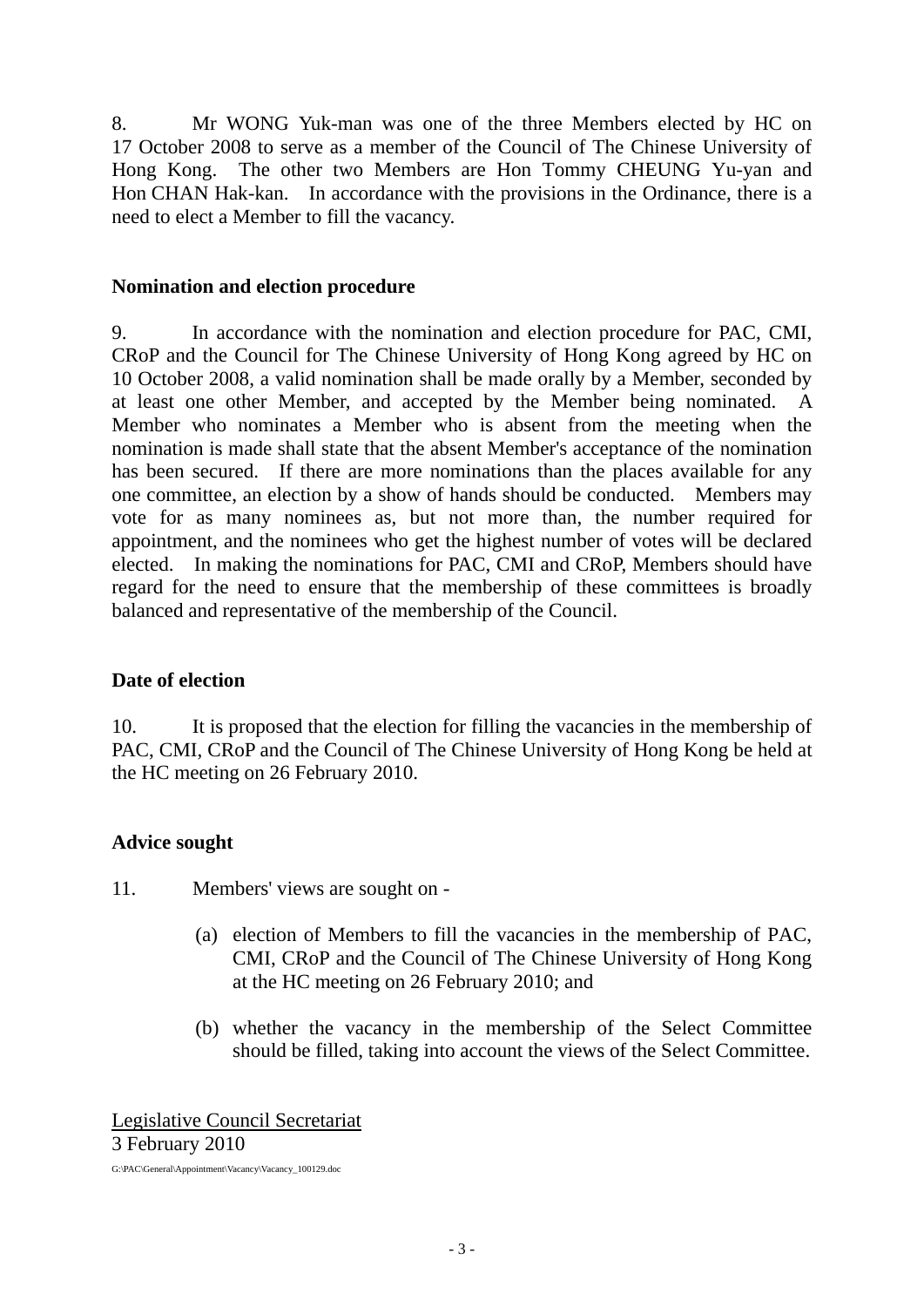## **Membership list**

## **Public Accounts Committee**

| Chairman               | Dr Hon Philip WONG Yu-hong, GBS   |
|------------------------|-----------------------------------|
| <b>Deputy Chairman</b> | Hon Paul CHAN Mo-po, MH, JP       |
| <b>Members</b>         | Hon Andrew CHENG Kar-foo          |
|                        | Hon Abraham SHEK Lai-him, SBS, JP |
|                        | * Hon Alan LEONG Kah-kit, SC      |
|                        | Hon Starry LEE Wai-king           |
|                        | * Hon WONG Yuk-man                |
|                        |                                   |

**Committee on Members' Interests** 

| Chairman               | Hon Mrs Sophie LEUNG LAU Yau-fun, GBS, JP |
|------------------------|-------------------------------------------|
| <b>Deputy Chairman</b> | Hon Emily LAU Wai-hing, JP                |
| <b>Members</b>         | Hon WONG Yung-kan, SBS, JP                |
|                        | Hon Abraham SHEK Lai-him, SBS, JP         |
|                        | * Hon Alan LEONG Kah-kit, SC              |
|                        | Hon Paul CHAN Mo-po, MH, JP               |
|                        | Hon WONG Sing-chi                         |

# **Committee on Rules of Procedure**

| Chairman               | Hon TAM Yiu-chung, GBS, JP                                                                                                                                                                                                                                                                                              |
|------------------------|-------------------------------------------------------------------------------------------------------------------------------------------------------------------------------------------------------------------------------------------------------------------------------------------------------------------------|
| <b>Deputy Chairman</b> | Dr Hon Margaret NG                                                                                                                                                                                                                                                                                                      |
| <b>Members</b>         | Hon Albert HO Chun-yan<br>Hon Mrs Sophie LEUNG LAU Yau-fun, GBS, JP<br>Hon Emily LAU Wai-hing, JP<br>Hon Tommy CHEUNG Yu-yan, SBS, JP<br>Hon Ronny TONG Ka-wah, SC<br>Dr Hon Priscilla LEUNG Mei-fun<br>* Hon WONG Yuk-man<br>Hon IP Wai-ming, MH<br>Hon IP Kwok-him, GBS, JP<br>Hon Mrs Regina IP LAU Suk-yee, GBS, JP |

\* Members who resigned with effect from 29 January 2010.